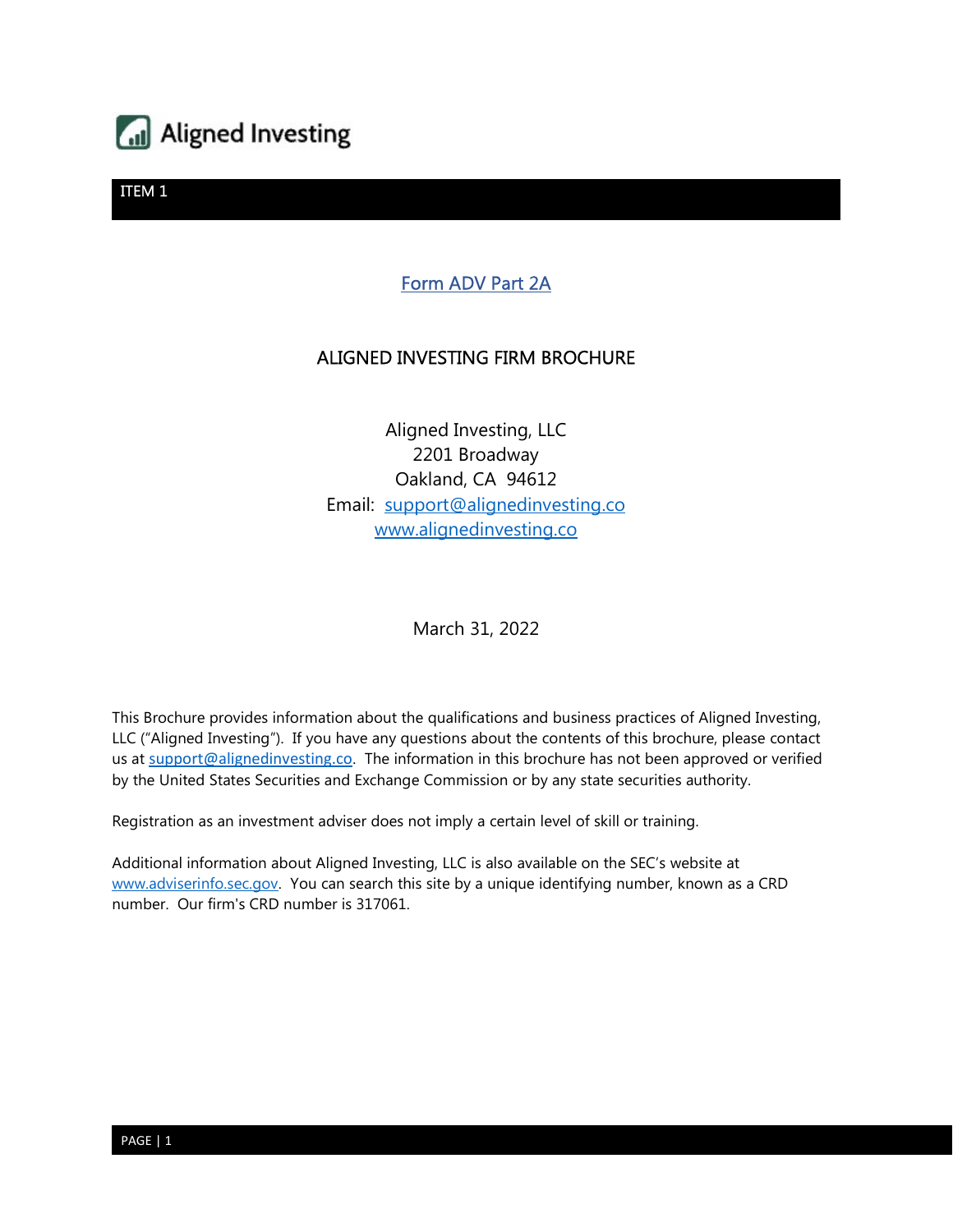# Material Changes

We have the following material change to report since the initial filing of this brochure that was dated November 18, 2021:

Aligned Investing, LLC is now 100% owned by Aligned Investing, Inc.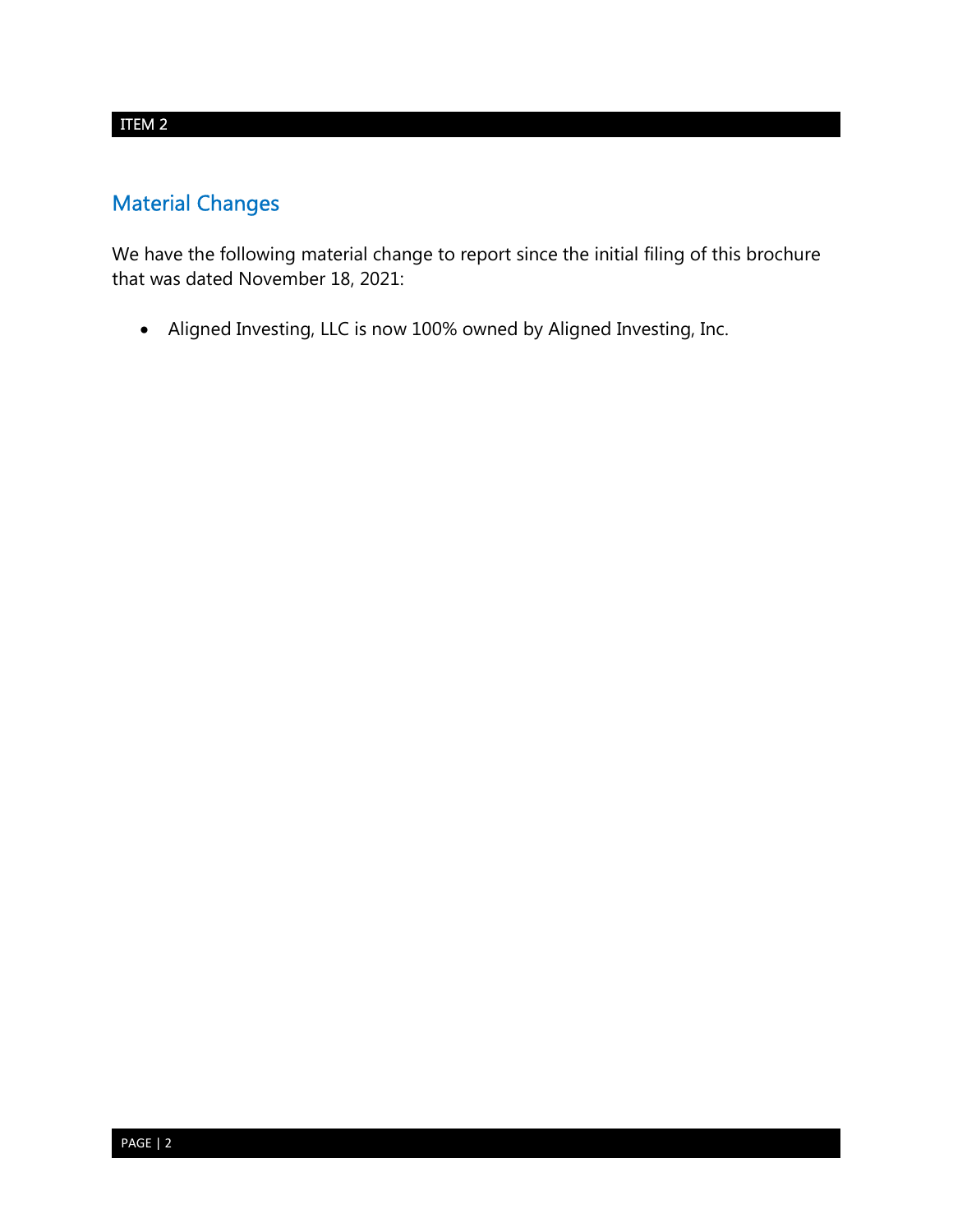# Table of Contents

# Item Number **Number** Page Number

| Item 1  | Cover Page                                                                | $\mathbf 1$ |
|---------|---------------------------------------------------------------------------|-------------|
| Item 2  | <b>Material Changes</b>                                                   | 2           |
| Item 3  | Table of Contents                                                         | 3           |
| Item 4  | <b>Advisory Business</b>                                                  | 4           |
| Item 5  | Fees and Compensation                                                     | 5           |
| Item 6  | Performance-Based Fees and Side-By-Side Management                        | 7           |
| Item 7  | <b>Types of Clients</b>                                                   | 7           |
| Item 8  | Methods of Analysis, Investment Strategies and Risk of Loss               | 7           |
| Item 9  | Disciplinary Information                                                  | 10          |
| Item 10 | Other Financial Industry Activities and Affiliations                      | 10          |
| Item 11 | Code of Ethics, Participation in Client Transactions and Personal Trading | 10          |
| Item 12 | <b>Brokerage Practices</b>                                                | 11          |
| Item 13 | <b>Review of Accounts</b>                                                 | 12          |
| Item 14 | Client Referrals and Other Compensation                                   | 12          |
| Item 15 | Custody                                                                   | 13          |
| Item 16 | <b>Investment Discretion</b>                                              | 14          |
| Item 17 | <b>Voting Client Securities</b>                                           | 14          |
| Item 18 | <b>Financial Information</b>                                              | 15          |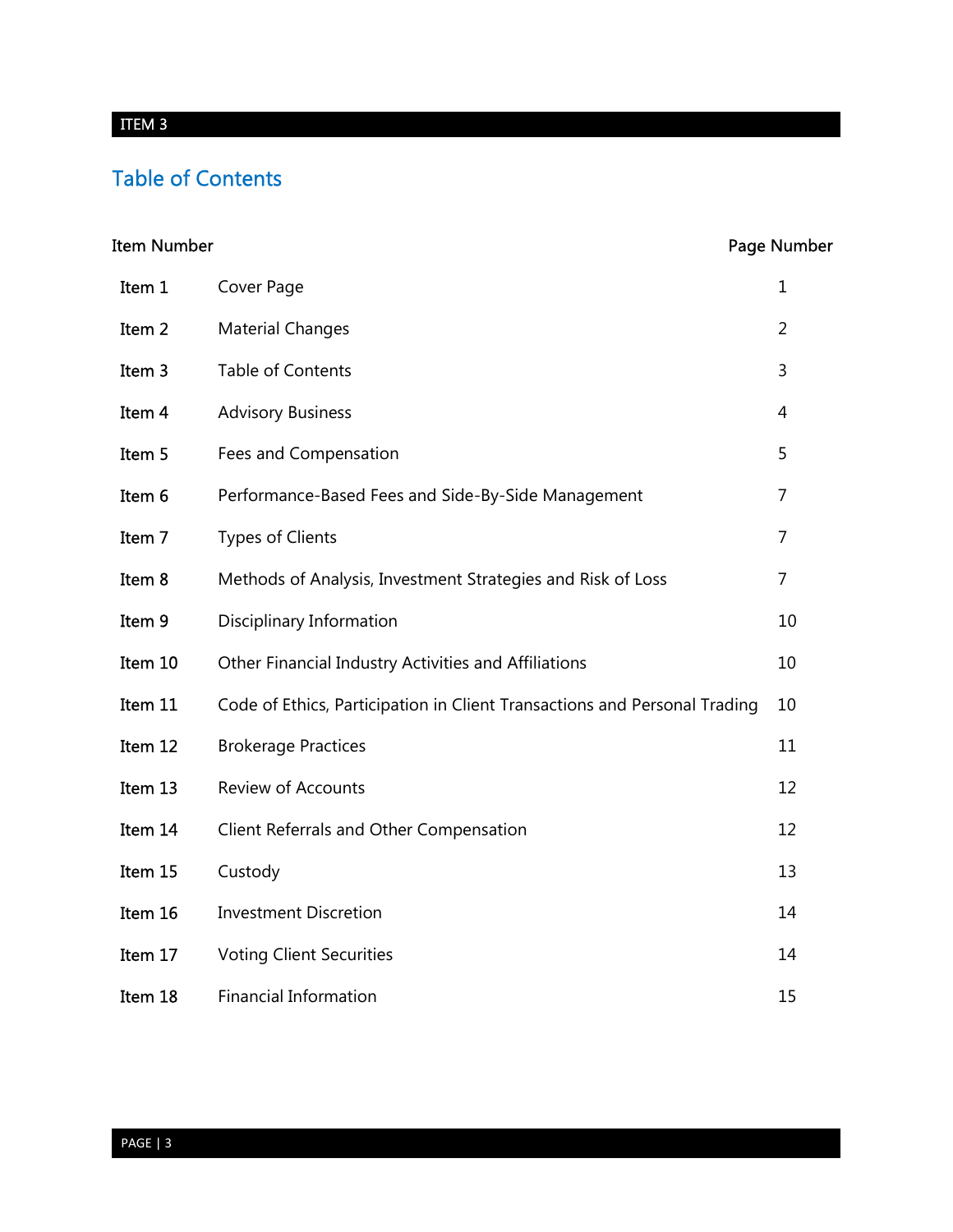## Advisory Business

Aligned Investing is a registered investment adviser based in Oakland, California. We are organized as a limited liability company under the laws of the State of Delaware and wholly owned by Aligned Investing, Inc., which itself is principally owned by Robert Aikins. Mr. Aikins is the Chief Executive Officer of the firm. Aligned Investing has been in business since 2021.

We offer discretionary portfolio management services exclusively through our website and mobile application (i.e., automated or "robo" advice). We use a proprietary algorithm to manage client accounts that generates recommended portfolios. Your account is invested and rebalanced by the algorithm according to your needs, investment objectives, and tolerance for risk.

We require that you complete a comprehensive questionnaire that will provide us with all necessary and appropriate data for use in the algorithm to generate the recommended portfolio.

Our discretionary portfolio management service requires you to grant Aligned Investing discretionary authority to manage your account, which means we have the authority and responsibility to formulate investment strategies on your behalf. Discretionary authority will allow us to determine the specific securities, and the amount of securities, to be purchased or sold for your account without obtaining your approval prior to each transaction. We will also have discretion over the broker-dealer to be used for securities transactions in your account.

Aligned Investing's portfolio management service is different from the traditional investment advisory relationship:

- Aligned Investing is an internet-based investment adviser, which means each client must acknowledge their ability and willingness to conduct a relationship with our firm on an electronic basis. We do not have personnel available to elaborate or expand upon the investment advice provided through our website.
- To provide our investment advisory service and tailor our investment decisions to your specific needs, we collect information from you, such as your age, financial situation, investment experience, and investment objectives. When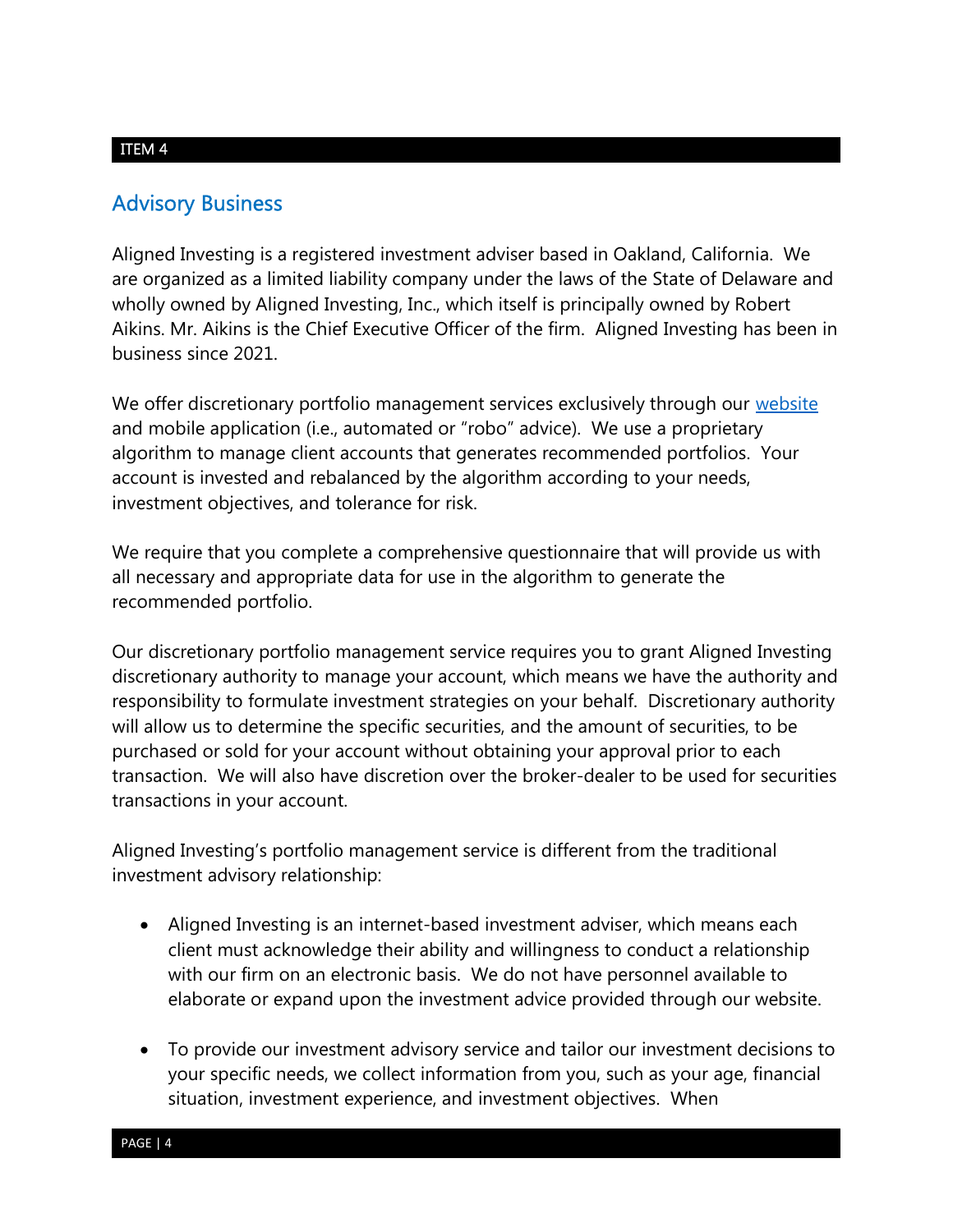recommending and selecting a portfolio, we rely on the information we receive from you. You must promptly notify us of any change in your financial situation or investment objectives that might require a review or revision to your portfolio.

- We consider your social and environmental values and tailor investments according to your guidelines, mandates and restrictions. This process combines both negative and positive screens so you can automatically exclude or emphasize certain companies based on their industry sector or environmental, social and governance (ESG) policies. We will also review your portfolio holdings held outside of our management and highlight any holdings you have with other financial institutions that contain mutual funds or ETFs that may have potential ethical issues.
- The algorithm-based investment advisory service includes preselected stocks and ETFs for each asset class within the investments recommended to clients. We do not allow clients to select their own stocks or ETFs because each stock, ETF and asset class is considered to be part of the overall investment plan. Clients may not place orders to purchase or sell securities on a self-directed basis within the managed account.

As part of our portfolio management service, we invest your assets according to one or more model portfolios developed by our firm. These models are designed for investors with varying degrees of risk tolerance ranging from a more aggressive investment strategy to a more conservative investment approach.

#### Assets Under Management

As of March 31, 2022, Aligned Investing has \$0 of client assets under management on a discretionary basis and \$0 of client assets on a non-discretionary basis.

#### ITEM 5

## Fees and Compensation

Aligned Investing's software-based investment advisory service charges an annualized fee of 0.25% on a Client's assets under management. In some cases, Clients can have a portion of their assets managed for free; Aligned Investing waives its advisory fee on \$5,000 of account assets for both the referring Client and the referred Client for each referral. Annual fees are charged on a monthly basis as explained below. Aligned

PAGE | 5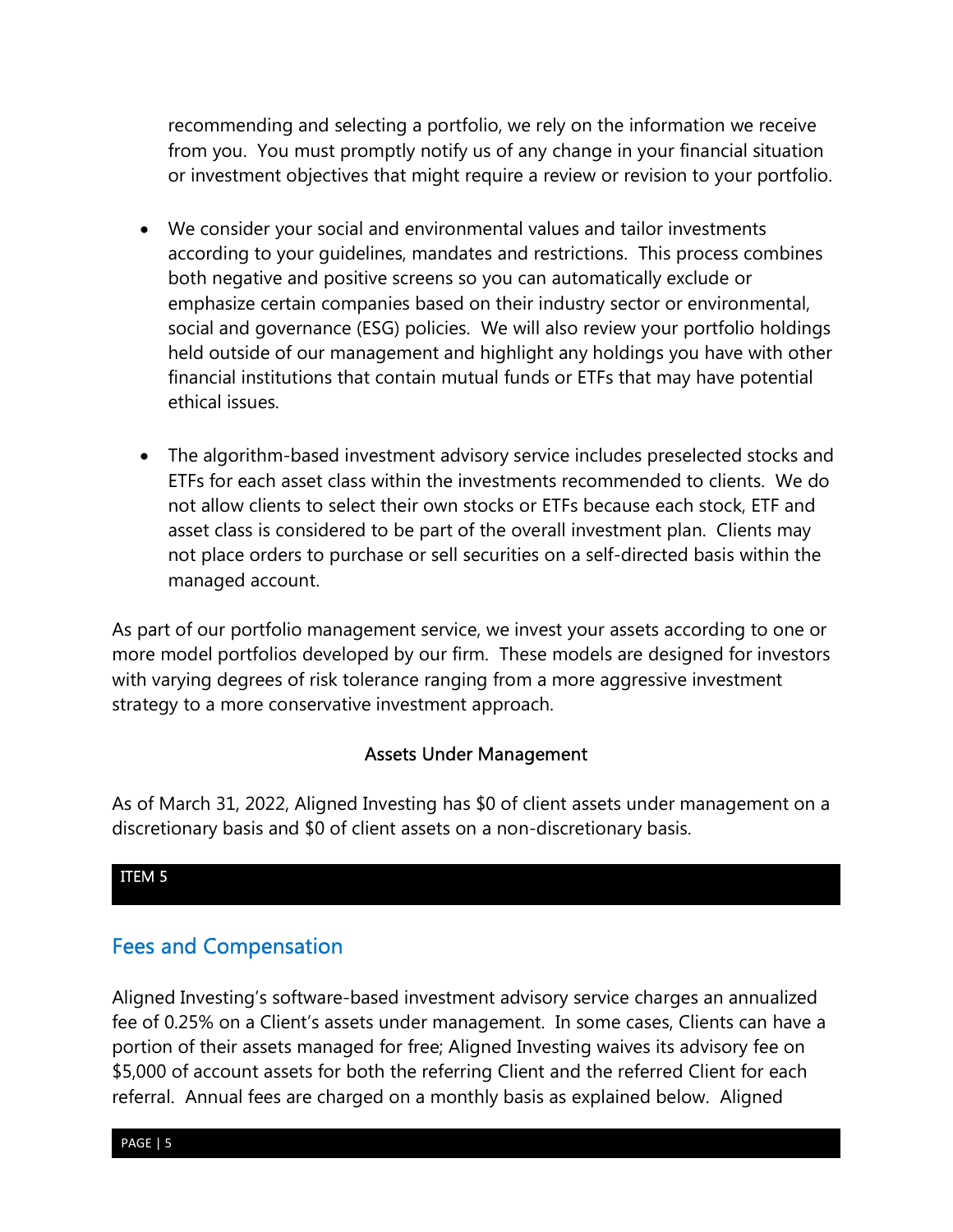Investing's fees are not charged in advance and are calculated on a continuous basis and deducted from Clients' Accounts each month as follows: Aligned Investing calculates a daily advisory fee, which is equal to the fee rate multiplied by the net market value of the Client's Account as of the close of trading on the New York Stock Exchange ("NYSE") (herein, "close of markets") on such day, or as of the close of markets on the immediately preceding trading day for any day when the NYSE is closed, and then divided by 365 (or 366 in any leap year). The advisory fee for a calendar month is equal to the total of the daily fees calculated during that month (less any deductions or fee waivers) and is deducted from Client Accounts no later than the tenth business day of the following month.

We do not impose a minimum account size or minimum annual fee.

## General Information

**Termination of the Advisory Relationship**: The advisory relationship may be terminated at any time through Aligned Investing's website or mobile app. There is no cost to you if you terminate your account with five (5) business days of signing the Investment Management Agreement.

**ETF Fees**: All fees paid to Aligned Investing for investment management services are separate and distinct from the fees and expenses charged by ETFs to their shareholders. These fees and expenses are called expense ratios and are described in each fund's prospectus. These fees will generally include a management fee, other fund expenses, and a possible distribution fee. For example, an expense ratio of 0.40 means that the ETF charges 0.40% per year for their services. Performance figures quoted by fund companies in various publications are after their fees have been deducted.

Additional Fees and Expenses. In addition to our investment management fees, clients are also responsible for the fees and expenses charged by custodians and imposed by broker-dealers, such as margin interest fees, stock borrow fees, and wire transfer fees. Aligned Investing does not receive any portion of these fees.

**Investment Management Fees in General**. Clients should note that similar advisory services may (or may not) be available from other registered (or unregistered) investment advisers for similar or lower fees.

Limited Prepayment of Fees. Under no circumstances do we require or solicit payment of fees in excess of \$1,200 more than six months in advance of services rendered.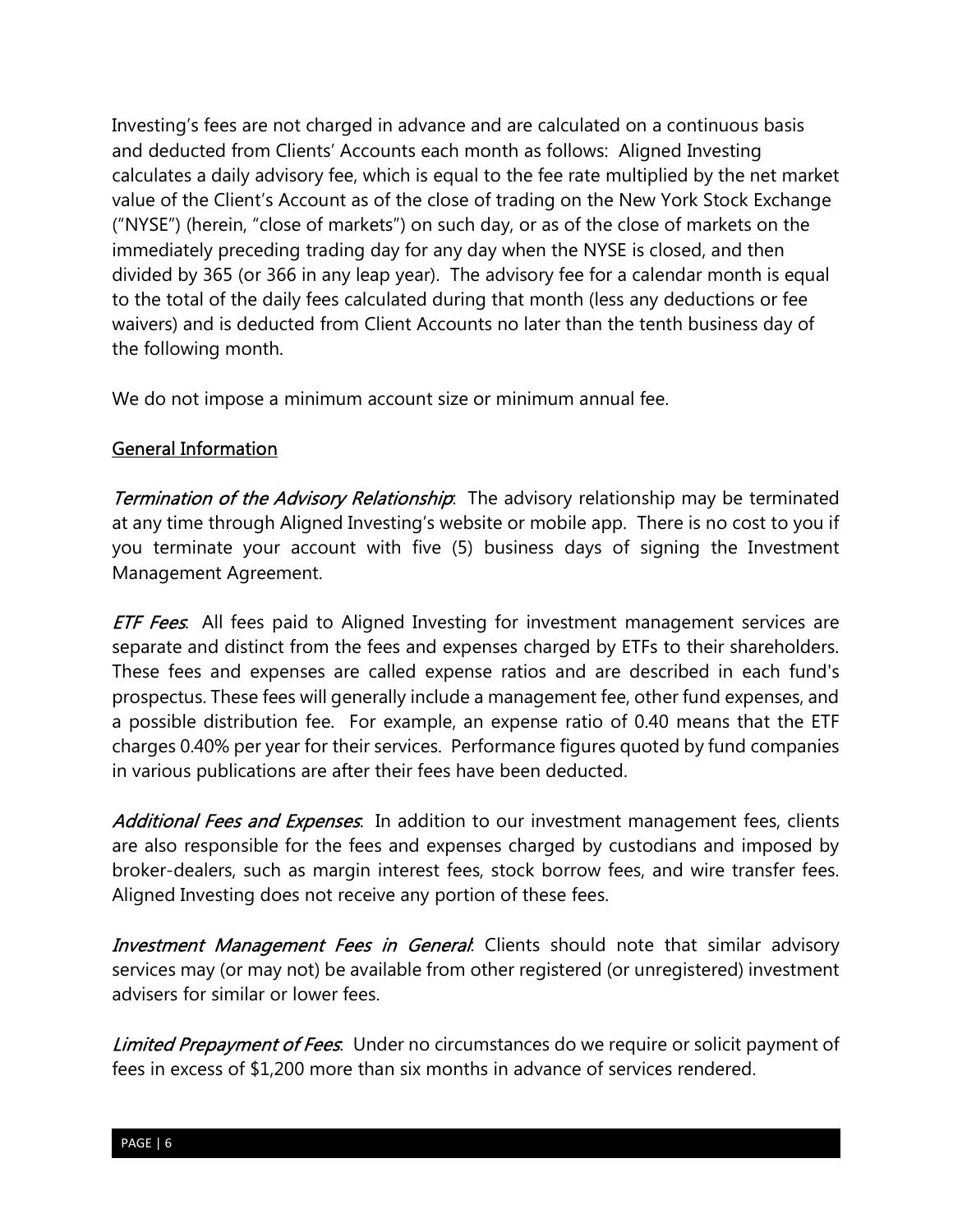## Performance-Based Fees and Side-By-Side Management

Aligned Investing does not charge any fees based on a share of capital gains on or capital appreciation of the assets of a client, and therefore we do not engage in side-byside management.

#### ITEM 7

# Types of Clients

Aligned Investing generally provides investment management services to individuals and high net worth individuals.

We do not impose any account minimums or minimum annual fees.

#### ITEM 8

Aligned Investing uses algorithms based on the Black-Litterman asset allocation model to provide investment advice and manage client accounts. Our algorithms are developed, overseen, and monitored by Aligned Investing, Inc., an affiliate of Aligned Investing, LLC. When clients sign up for an Aligned Investing account, an algorithm determines Aligned Investing's recommended allocation based on inputs from the client. Algorithms also generate advice regarding automatic rebalancing and account type selection.

The benefits of algorithmic investment advice include:

- Trades are executed at the best possible prices.
- Trade order placement is instant and accurate.
- Trades are timed correctly and instantly to avoid significant price changes.
- Reduced or no transaction costs.
- Simultaneous automated checks on multiple market conditions.
- Reduced possibility of mistakes by human traders based on emotional or psychological factors.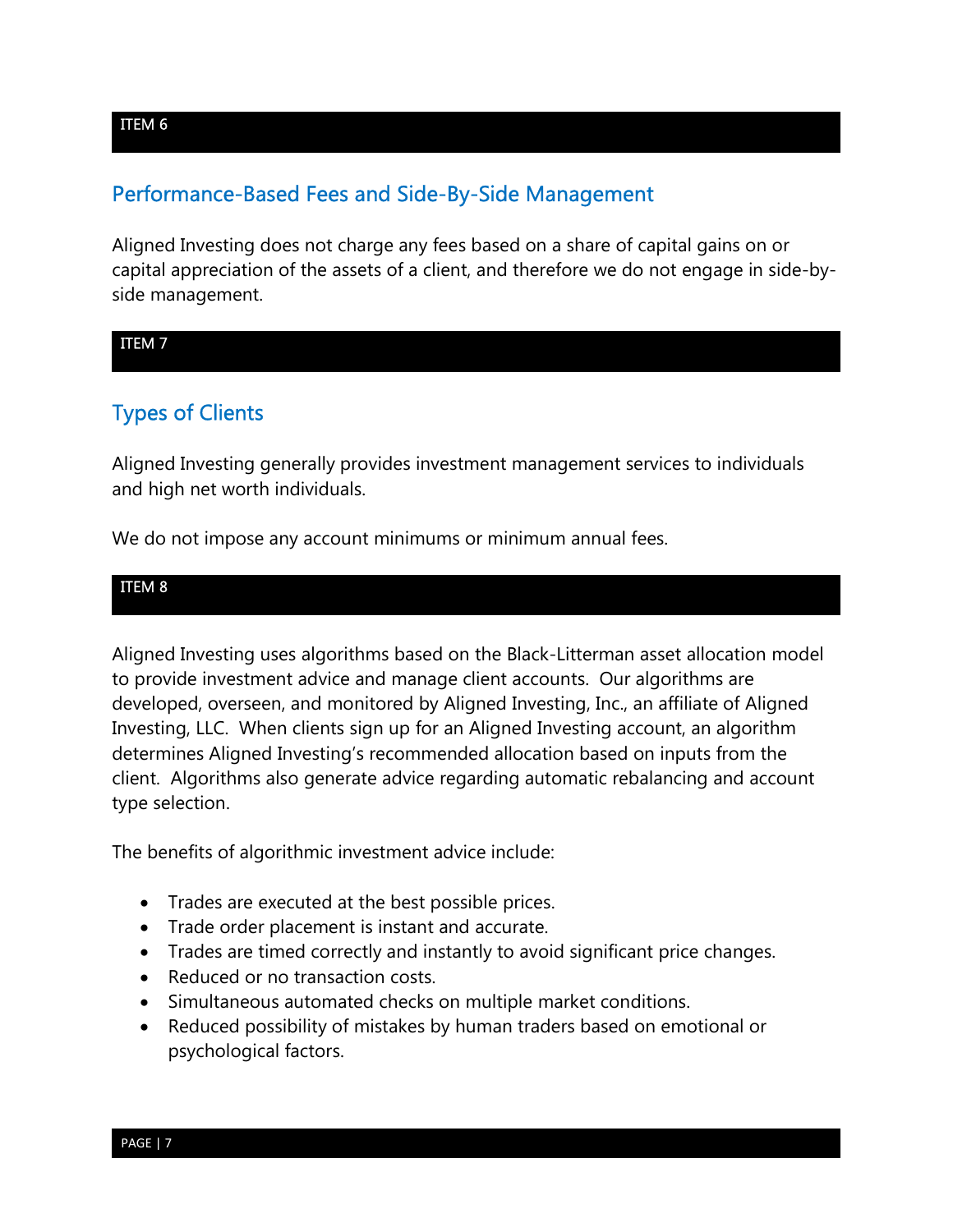A risk with automated investment advice is that it lacks human judgment and oversight. It may rely on broad assumptions that may not reflect current economic conditions or a client's particular situation. Algorithms may not provide personalized recommendations based on a client's overall tax situation, other investments a client may own and the client's ability or desire to withstand losses. The algorithm might rebalance client accounts without regard to market conditions at an inopportune time and may not address prolonged changes in market conditions.

## Risk of Loss

Past performance is not indicative of future results. Therefore, you should never assume that future performance of any specific investment or investment strategy will be profitable. Investment in securities (including stocks, mutual funds and bonds, etc.) involves risk of loss. Further, depending on the different types of investments there may be varying degrees of risk. You should be prepared to bear investment loss including loss of original principal.

Because of the inherent risk of loss associated with investing, Aligned Investing is unable to represent, guarantee, or even imply that our services and methods of analysis can or will predict future results, successfully identify market tops or bottoms, or insulate you from losses due to market corrections or declines. There are certain additional risks associated with investing in securities through our investment management program, as described below:

- Market Risk Either the stock market as a whole or the value of an individual company goes down resulting in a decrease in the value of client investments.
- Equity (Stock) Market Risk Common stocks are susceptible to general stock market fluctuations and to volatile increases and decreases in value as market confidence in and perceptions of their issuers change. If you hold common stock, or common stock equivalents, of any given issuer, you are generally exposed to greater risk than if you hold preferred stocks and debt obligations of the issuer.
- ESG Strategy Risk The strategies used for client portfolios incorporates positive and negative screens for environmental, social and governance (ESG) factors into the investment selection process. Doing so exposes the subject portfolio to the following risks: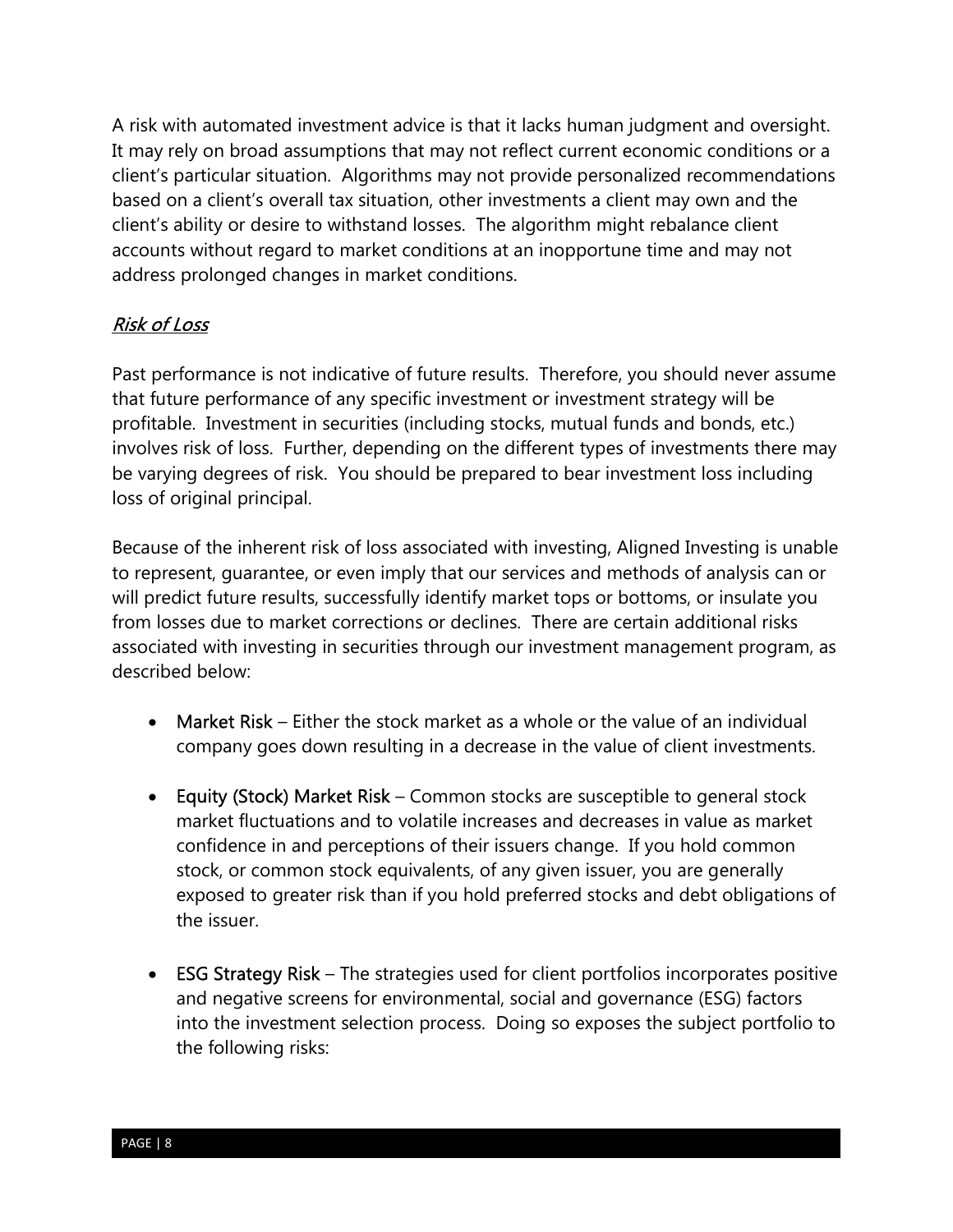- $\circ$  Less Diversification. An ESG strategy may cause a portfolio to forego some market opportunities available to similar portfolios that do not incorporate ESG factors. As a result, an ESG strategy may cause a portfolio to be less diversified than a portfolio with a non-ESG strategy.
- $\circ$  **Performance.** An ESG strategy may cause a portfolio to exclude certain high performing investments that a non-ESG portfolio would otherwise include. Moreover, companies with practices that are favorable with respect to ESG factors may be out of favor in particular market cycles, be dependent on government subsidies, be engaged in the development of new technologies, or otherwise carry greater business risk than other companies. Accordingly, an ESG portfolio may perform differently than a non-ESG portfolio over the same time period.
- $\circ$  **ESG Data**. The ESG data we use to build the client investment criteria profile is sourced from a third-party provider. Some of the data used to compile third-party ESG scores and ratings may be subjective. Other data may be objective in principle but are not verified or reliable. Third-party scores also may consider or weight ESG differently, meaning that companies can receive widely different scores from different third-party providers.
- Company Risk When investing in stock positions, there is always a certain level of company or industry-specific risk that is inherent in each investment. This risk can be reduced through appropriate diversification. There is the risk that the company will perform poorly or have its value reduced based on factors specific to the company or its industry. For example, if a company's employees go on strike or the company receives unfavorable media attention for its actions, the value of the company may be reduced.
- ETF When investing in an ETF, you will bear additional expenses based on your pro rata share of the ETF's operating expenses, including the potential duplication of management fees. The risk of owning an ETF generally reflects the risks of owning the underlying securities the ETF holds.
- Management Risk Your investment with our firm varies with the success and failure of our investment strategies, research, analysis, and determination of portfolio securities. If our investment strategies do not produce the expected returns, the value of the investment may decrease.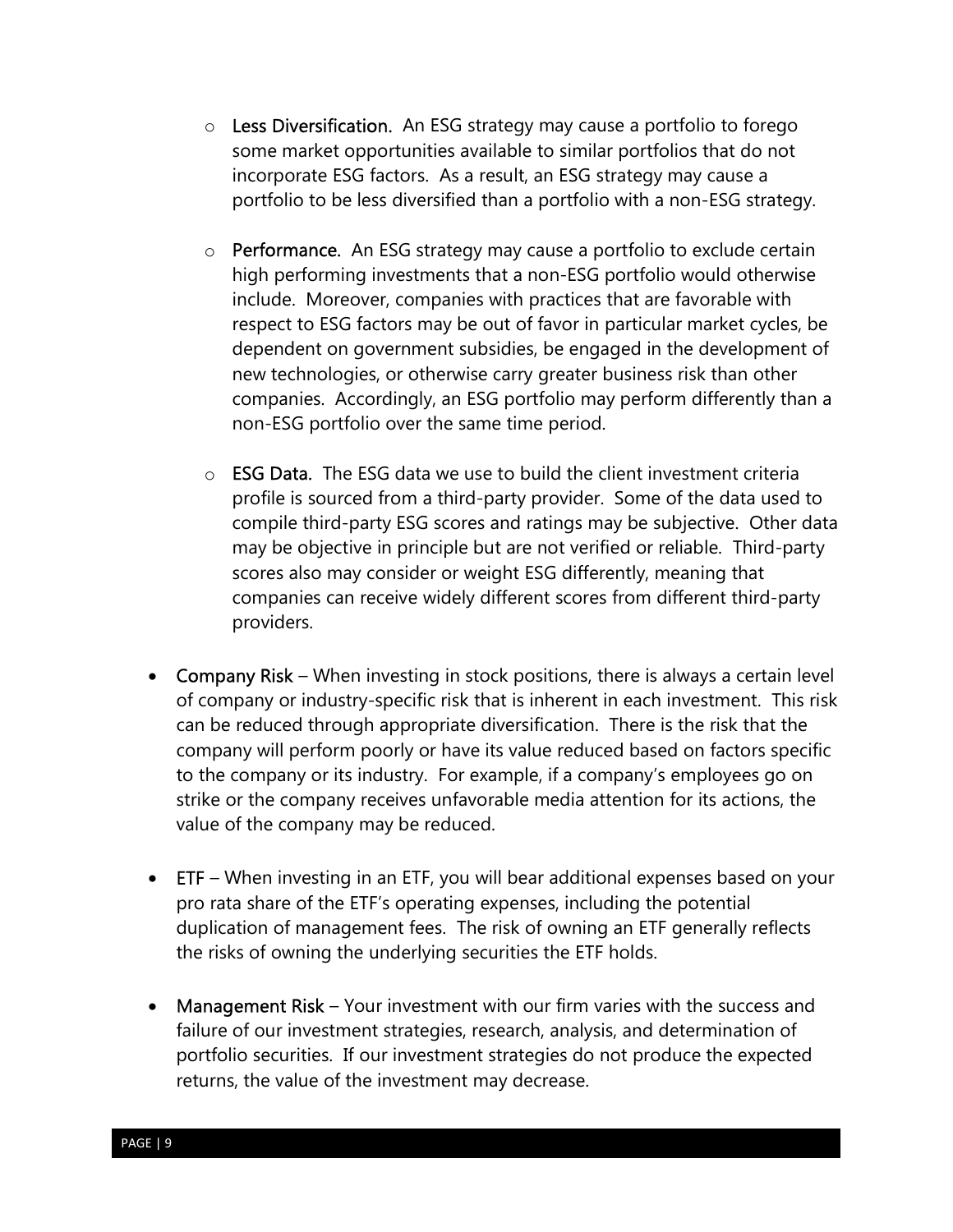# Disciplinary Information

We are required to disclose any legal or disciplinary events that are material to a client's or prospective client's evaluation of our advisory business or the integrity of our management.

Our firm and our management personnel have no disciplinary events to disclose.

#### ITEM 10

# Other Financial Industry Activities and Affiliations

Aligned Investing is not involved with any other financial industry activities and has no affiliations with other companies in the financial industry.

#### ITEM 11

## Code of Ethics, Participation or Interest in Client Transactions and Personal Trading

Our firm has adopted a Code of Ethics which sets forth high ethical standards of business conduct that we require of our employees, including compliance with applicable federal and state securities laws.

Our firm and our personnel owe a duty of loyalty, fairness and good faith towards our clients and have an obligation to adhere not only to the specific provisions of the Code of Ethics, but to the general principles that guide the Code.

Our Code of Ethics includes the firm's policy prohibiting the use of material non-public information (*i.e.*, inside information). While we do not believe that we have any particular access to non-public information, all employees are reminded that such information may not be used in a personal or professional capacity.

We have established the following restrictions in order to ensure that our fiduciary responsibilities are met:

#### ITEM 9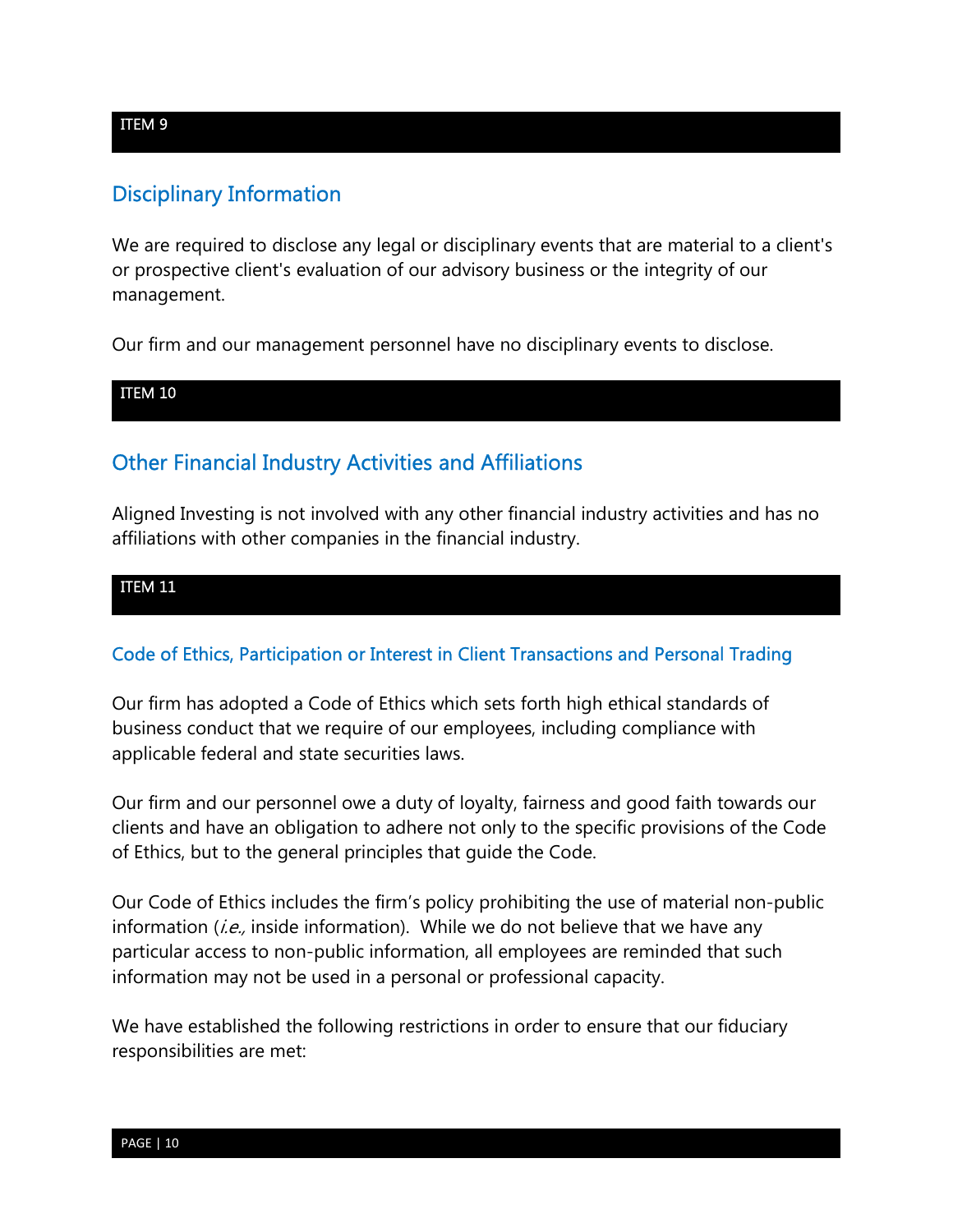- 1. No principal or employee of our firm may buy or sell securities for their personal portfolio(s) where their decision is substantially derived, in whole or in part, by reason of his or her employment unless the information is also available to the investing public on reasonable inquiry. No principal or employee of our firm may prefer his or her own interest to that of the advisory client.
- 2. All of our principals and employees must act in accordance with all applicable Federal and State regulations governing registered investment advisory practices.
- 3. Any individual not in observance of the above may be subject to disciplinary action or termination.

A copy of our Code of Ethics is available to our clients and prospective clients on our website www.alignedinvesting.co.

#### ITEM 12

## Brokerage Practices

Aligned Investing places all trade orders for securities transactions on behalf of Client Accounts solely with Alpaca Securities LLC ("Alpaca"), a broker-dealer registered with the SEC and a member of FINRA, with whom Clients must open brokerage accounts if they are to become Aligned Investing investment advisory clients. Clients do not pay any securities transaction costs (e.g., commissions) for trades executed through Alpaca as all costs associated with the clearing and settlement of such securities transactions are borne by Alpaca.

Aligned Investing seeks to ensure that its Client accounts receive the best overall execution for securities transactions from Alpaca by continuing to monitor and review Alpaca's best execution capability. When assessing the best execution capability of Alpaca, Aligned Investing will consider the following factors: execution speed, price improvement versus the national best bid offer (NBBO), and overall execution quality among other factors. To the extent that Alpaca's best execution capability does not appear to meet the quality of best execution on a consistent basis, Aligned Investing would look to remove and replace Alpaca with another broker-dealer.

Aligned Investing does not engage in any "soft dollar" practices involving the receipt of research or other brokerage service in connection with Client transactions, nor does Aligned Investing compensate or otherwise reward any brokers for client referrals.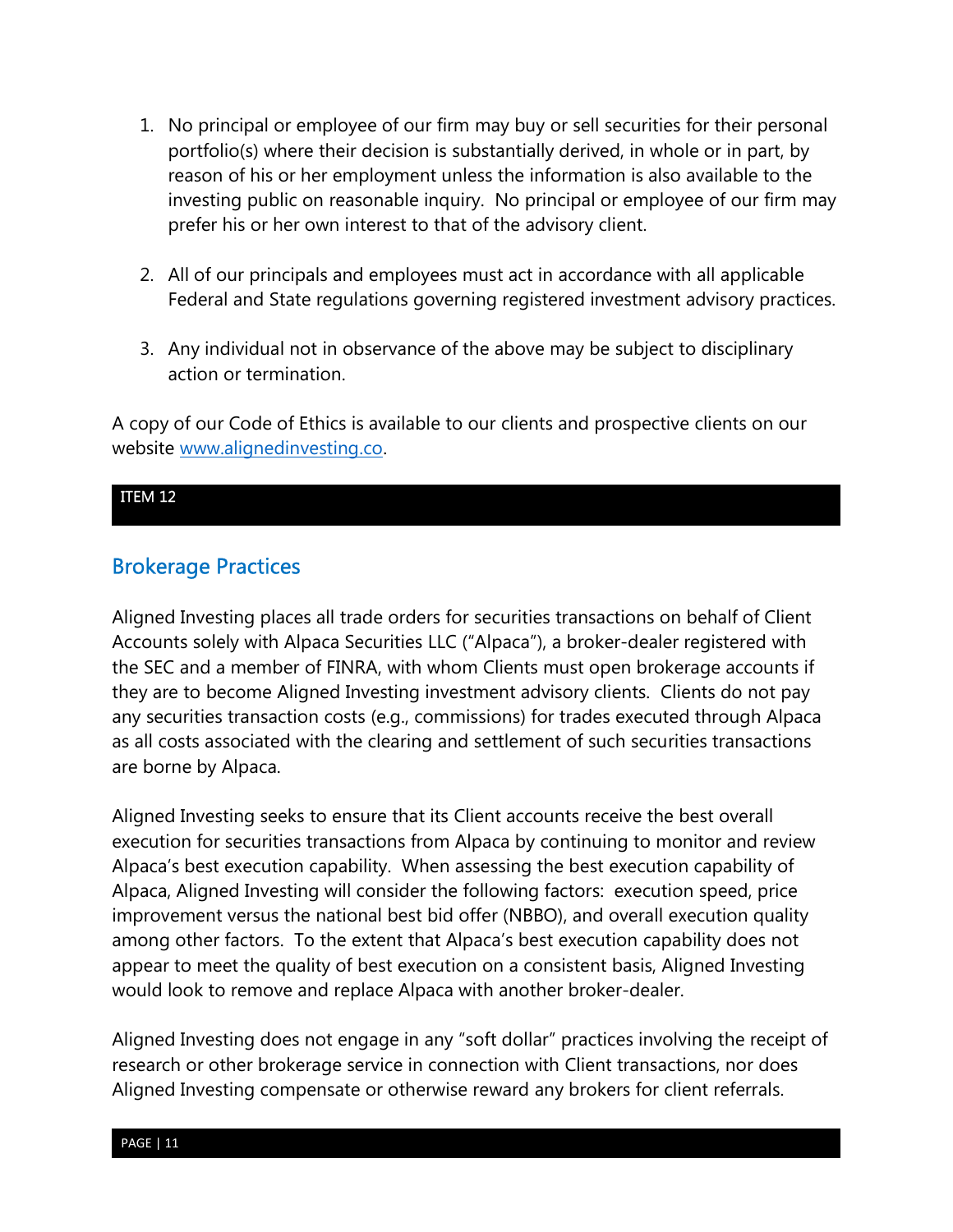Aligned Investing does not aggregate orders for a Client Account with orders of other Clients. Consequently, seeking fairness to all of its Clients, Aligned Investing submits Client Account transaction orders pursuant to a randomized selection process seeking to ensure that each Client Account has generally equal priority over time. By not aggregating transaction orders for a Client's Account with orders of other Clients, Clients may receive disparate prices from trading at different times during the day.

#### ITEM 13

## Review of Accounts

Our advisory algorithms are designed to continuously monitor your portfolio. We review your account upon opening, and our advisory algorithm continuously monitors and periodically rebalances your portfolio to its target allocations and chosen risk level.

We will contact you at least annually to update your financial situation or investment objectives and determine if you wish to impose any reasonable restrictions on the management of your account or to modify any existing restrictions. In addition, at least quarterly, we will provide you with written notification to contact us with any changes to your information.

You will have 24/7 access to our website and mobile app where you can access your account documents, such as account statements, and review time-weighted and moneyweighted returns.

In addition to the monthly statements and confirmations of transactions that clients receive from their custodian, Aligned Investing also provides monthly account statements to clients summarizing account performance, balances and holdings.

#### ITEM 14

## Client Referrals and Other Compensation

#### Client Referrals

Aligned Investing waives its advisory fee on \$5,000 of account assets for both the referring client and the referred client for each referral. These arrangements may create an incentive for an existing client or prospective client to refer individuals to Aligned

PAGE | 12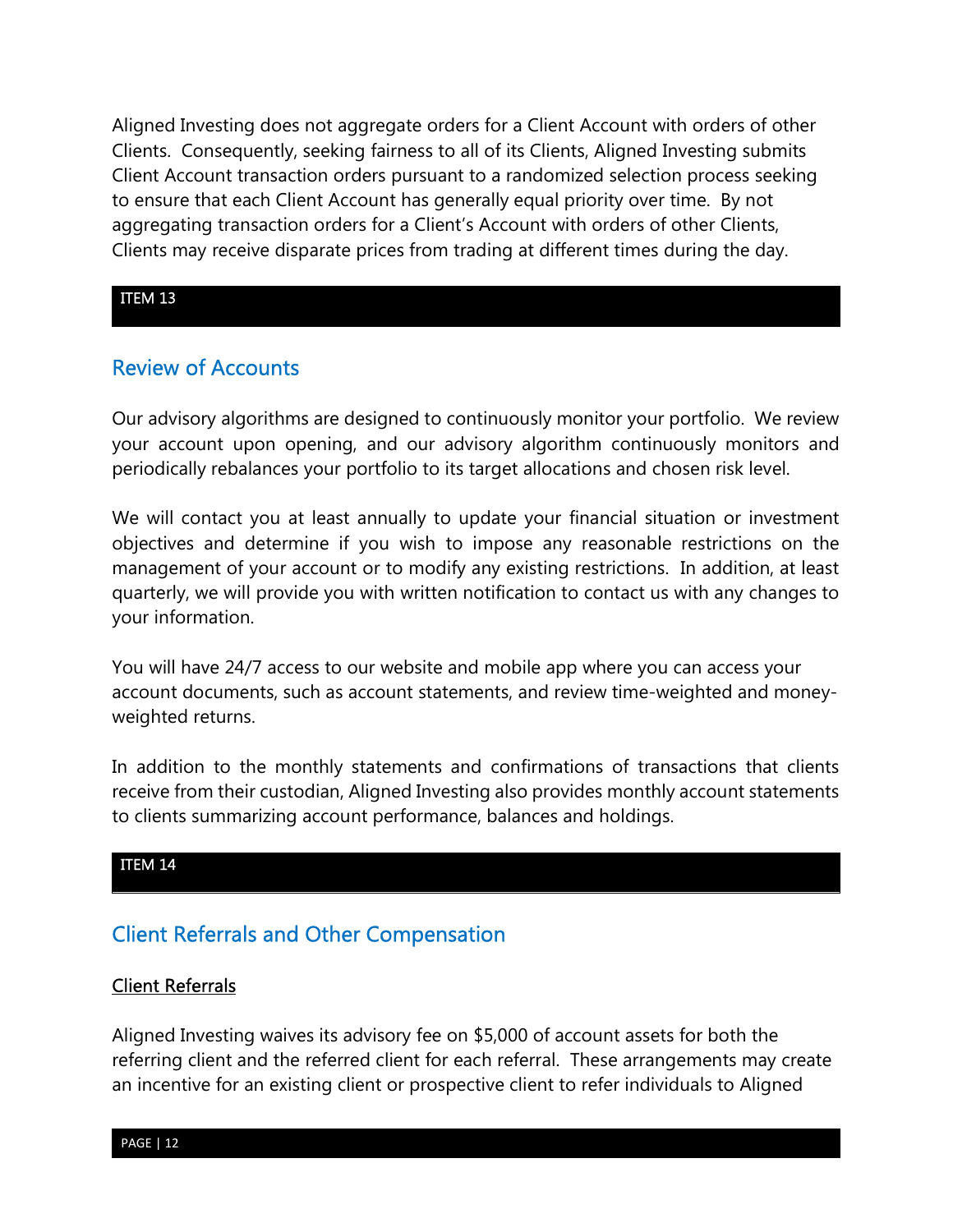Investing even if they would otherwise not make the referral. New clients are advised of such compensation prior to opening an account. Aligned Investing supervises the referral activities of our clients. Referred clients are not charged any fee nor do they incur any additional costs for being referred to Aligned Investing by a current client.

#### **Other Compensation**

Aligned Investing does not receive any compensation from any third party in connection with providing investment advice to Clients.

#### ITEM 15

## **Custody**

Aligned Investing does not have physical custody of any of your funds and securities. Your funds and securities will be held with a bank, broker-dealer, or other qualified custodian.

We previously disclosed in the "Fees and Compensation" section (Item 5) of this Brochure that our advisory fee is directly debited from your account. This arrangement causes our firm to exercise limited custody over your funds and securities.

You will receive account statements from your custodian at least quarterly. Because the custodian does not calculate the amount of the fee to be deducted, it is important for you to carefully review your custodial statements to verify the accuracy of the calculation, among other things. We will also provide statements to you reflecting the amount of the advisory fee deducted from your account. You should compare our statements with the statements for your account custodian to reconcile the information reflected on each statement.

If you have a question regarding your account statement, or if you did not receive a statement from your custodian, please contact us at support@alignedinvesting.co.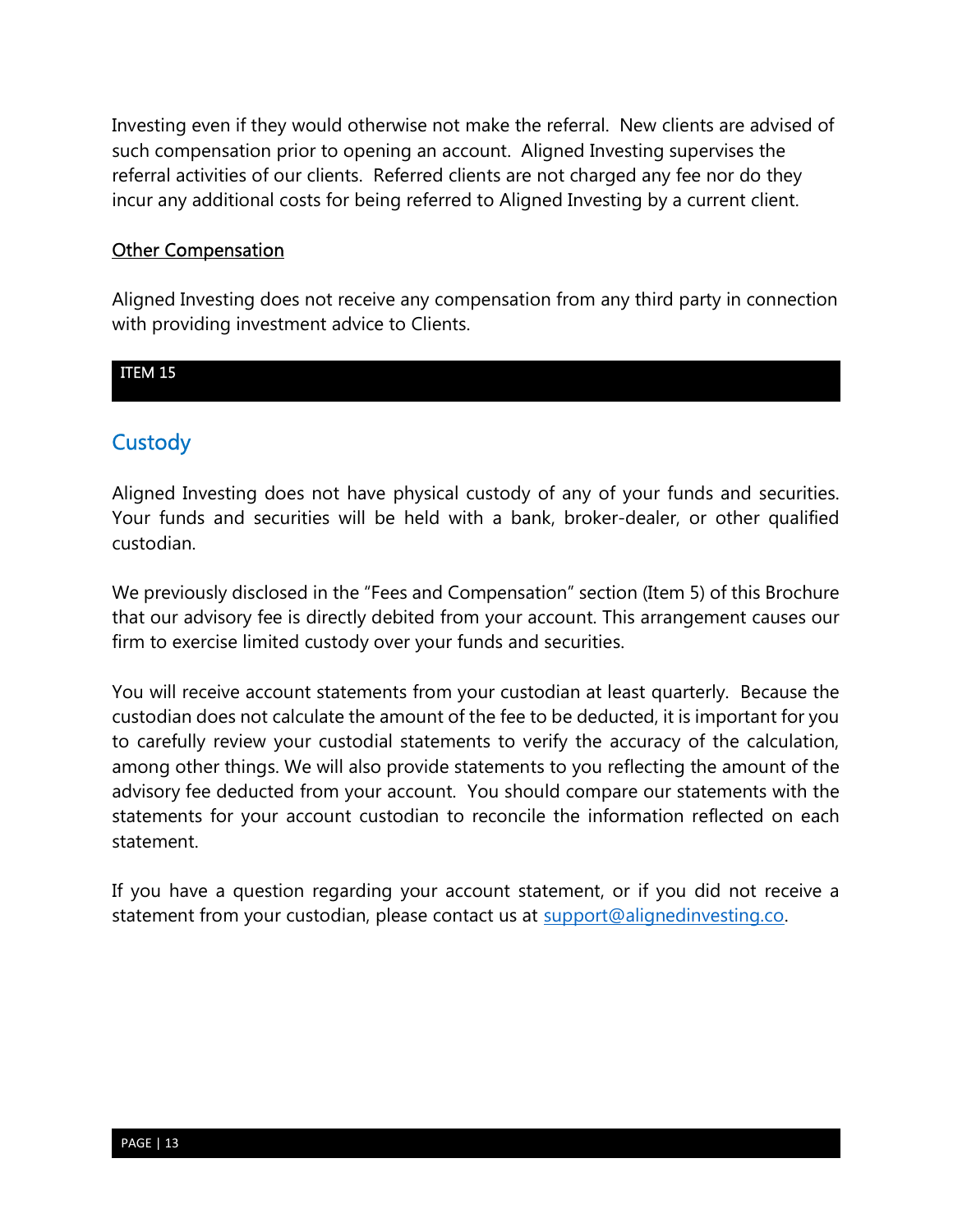## Investment Discretion

Clients hire us to provide discretionary asset management services, in which case we place trades in a client's account without contacting the client prior to each trade to obtain the client's permission.

Our discretionary authority includes the ability to do the following without contacting the client:

- determine the security to buy or sell; and/or
- determine the amount of the security to buy or sell

Clients give us discretionary authority when they sign a discretionary agreement with our firm and may limit this authority by giving us written instructions. Clients may also change/amend such limitations by once again providing us with written instructions.

## ITEM 17

## Voting Client Securities

As a matter of firm policy, we do not vote proxies on behalf of clients. Therefore, clients maintain exclusive responsibility for: (1) directing the manner in which proxies solicited by issuers of securities beneficially owned by the client shall be voted, and (2) making all elections relative to any mergers, acquisitions, tender offers, bankruptcy proceedings or other type events pertaining to the client's investment assets. Clients are responsible for instructing each custodian of the assets to forward to the client copies of all proxies and shareholder communications relating to the client's investment assets. We do not offer any consulting assistance regarding proxy issues to clients.

We will neither advise nor act on behalf of the client in legal proceedings involving companies whose securities are held in the client's account(s), including, but not limited to, the filing of "Proofs of Claim" in class action settlements. If desired, clients may direct us to transmit copies of class action notices to the client or a third party. Upon such direction, we will make commercially reasonable efforts to forward such notices in a timely manner.